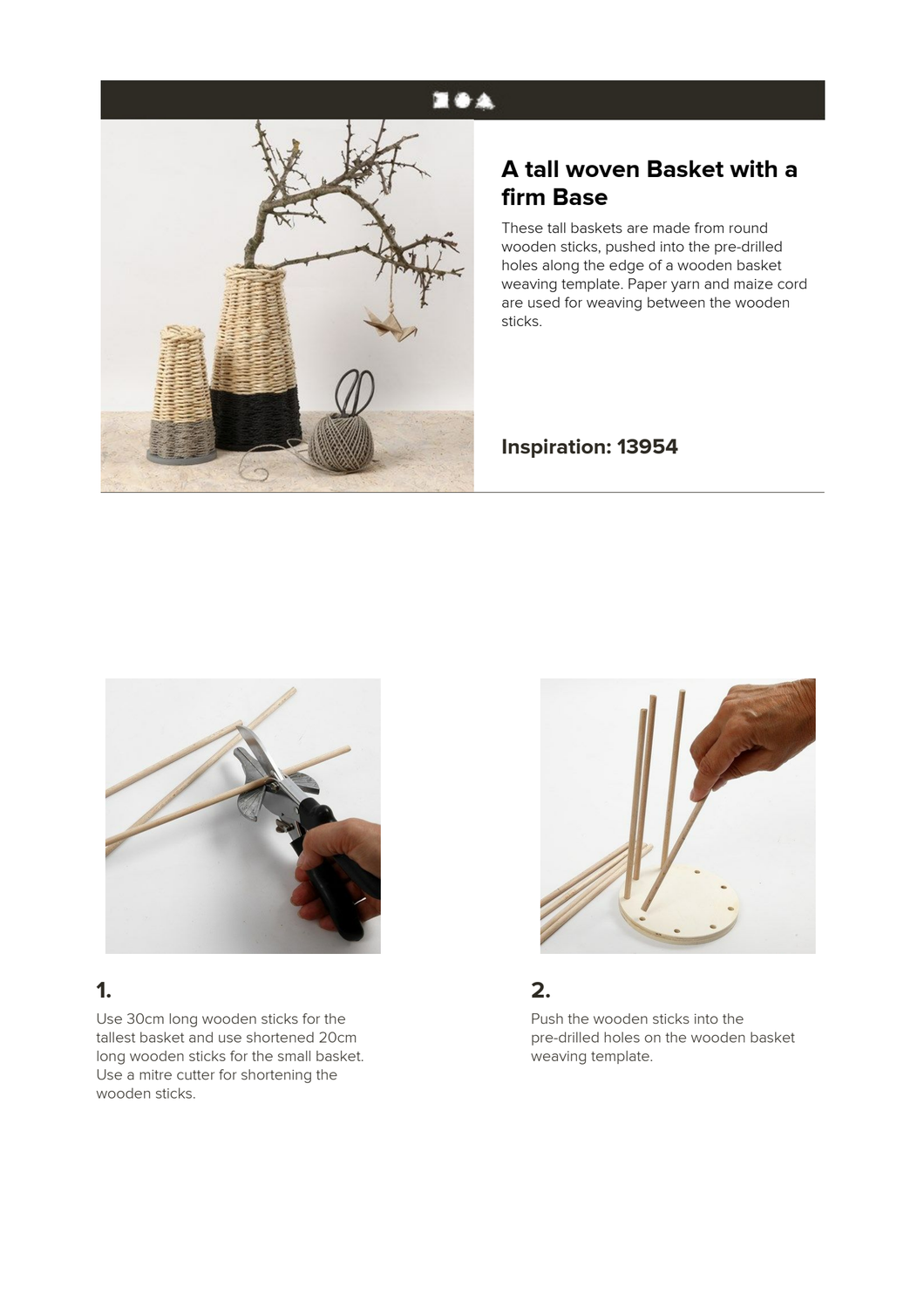

Make sure that each of the wooden sticks are pushed firmly into the holes on the wooden basket weaving template.



# **4.**

Paint 1/3 of each wooden stick with Plus Color craft paint. Also paint the wooden basket weaving template and the edge.



### **5.**

Use paper yarn for weaving the first section of the basket from the base. Double over the paper yarn, tie a knot at the end, twist it slightly and attach it around a wooden stick as shown.



### **6.**

Weave the doubled-over paper yarn alternately behind and around each wooden stick as shown.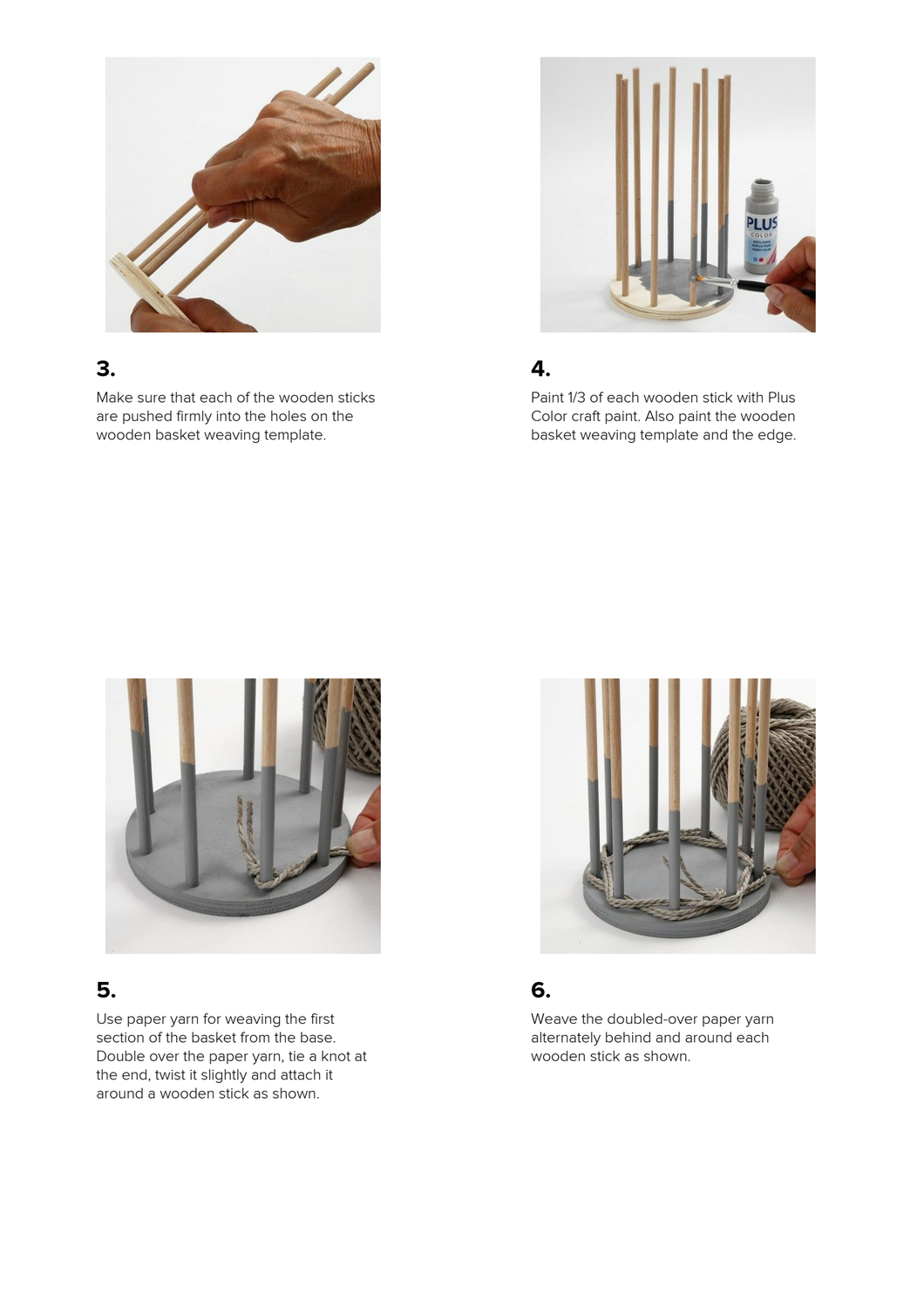

Twist the paper yarn as you go along to ensure that it has the same thickness as that of the maize cord which will be replacing the paper yarn later in the weaving.



### **8.**

When the painted area on the basket is covered with the woven paper yarn, finish the weaving with a knot around a wooden stick.



#### **9.**

Push the end of the thick maize cord into the hollow of the woven section by a random wooden stick and continue weaving.



### **10.**

Tighten the maize cord each time you weave around a wooden stick.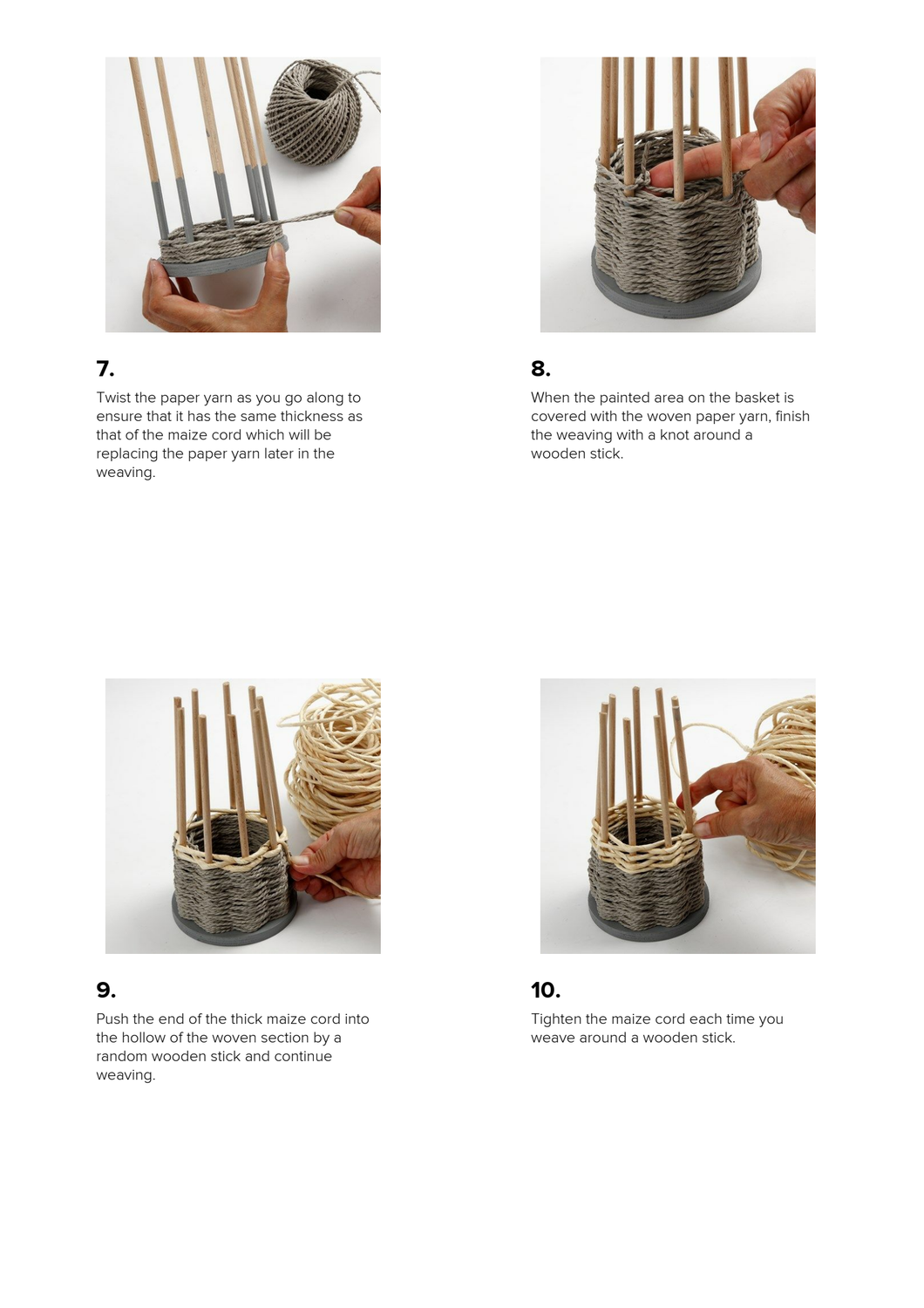

Pack the woven section together by tapping it lightly with a hammer at the top between each wooden stick.



# **12.**

At the top of the basket, cut the maize cord at the shown length. Fasten it to the woven section to the right of the nearest wooden stick. NB: There may not be much room and a tool may be useful; sharpen a new wooden stick with a pencil sharpener.



# **13.**

A woven "collar" at the top: Cut 9 pieces of maize cord, each measuring 25-30cm (depending whether it is a small or a large basket). Push one piece of cord into the woven section to the right of each wooden stick all the way around. You may use the tool from step No. 12 if the space is tight.



# **14.**

Weave each piece of maize cord behind the next piece of maize cord in the row, all the way around, forming loops. Attach the last piece of maize cord in the loop made with the first piece of maize cord.